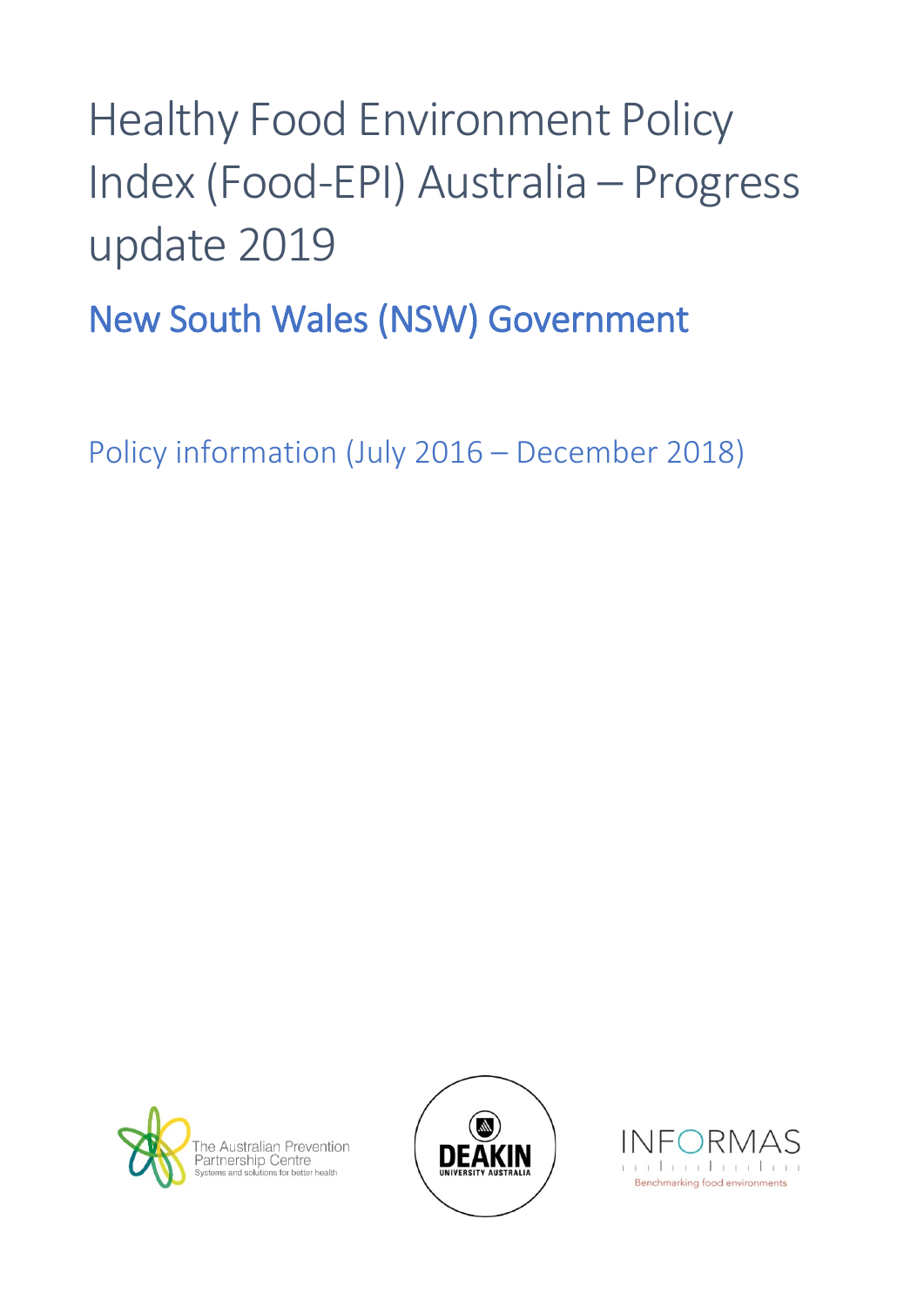## Actions taken (July 2016 – December 2018) by the New South Wales (NSW) Government in relation to the recommended policies from the 2017 Food Policy Index report

| Progress against meeting recommended action                                                                                                                                                                                                                                                                                                                                                                                                                                                                                                                                                                                                                                                                                                                                                                                                                                                                                                                                                                                                                                                                                                                                                                                                                                                                                                                                                           | <b>Related recommended policy action</b>                                                                      |
|-------------------------------------------------------------------------------------------------------------------------------------------------------------------------------------------------------------------------------------------------------------------------------------------------------------------------------------------------------------------------------------------------------------------------------------------------------------------------------------------------------------------------------------------------------------------------------------------------------------------------------------------------------------------------------------------------------------------------------------------------------------------------------------------------------------------------------------------------------------------------------------------------------------------------------------------------------------------------------------------------------------------------------------------------------------------------------------------------------------------------------------------------------------------------------------------------------------------------------------------------------------------------------------------------------------------------------------------------------------------------------------------------------|---------------------------------------------------------------------------------------------------------------|
| The Healthy Food and Drink in NSW Health Facilities for Staff and visitors Framework (the Framework)<br>Implementation<br>NSW Health supports staff and visitors to make the healthy choice the easy choice by offering more healthy food and<br>$\bullet$<br>drink choices in its food outlets. The Framework was launched in 2017, providing best-practice guidelines for NSW Health<br>facilities to use in working towards providing health food and drink in their food outlets. It applies to outlets that sell<br>food and drink, including cafes and cafeterias, kiosks and coffee carts, vending machines, convenience stores and<br>newsagencies.<br>The Framework was informed by the evidence-base and extensive consultation. It is closely aligned with the Australian<br>Dietary Guidelines concepts of core (everyday) and discretionary (occasional) foods, and is complimented by the use of<br>portion limits and the Health Star Rating (in place of more complex nutrition criteria) for some products. The Food and<br>Drink Benchmark underpins the Framework and includes the following key elements:<br>75% Everyday (healthy) food and drink choices<br>$\circ$<br>25% occasional (unhealthy) food and drink choices<br>$\circ$<br>Smaller portions and use of a Health Star Rating cut-off of $\geq 3.5$ for some foods<br>$\circ$<br>No sugar sweetened drinks<br>$\circ$ | Food provision (NSW4)<br>Monitoring and intelligence (NSW1)<br>Food promotion (NSW2)<br>Food labelling (NSW3) |
| More information on the Framework can be found here: https://www.health.nsw.gov.au/heal/Pages/healthy-food-<br>framework.aspx<br>Statewide materials and tools to support implementation include:<br>A toolkit that includes commercial guidance for the translation of the Framework into retail lease requirements and a<br>$\circ$<br>Ready Reckoner that translates the Food and Drink Benchmark into specific examples of meals, snacks, and drinks<br>that can be sold https://www.health.nsw.gov.auTheal/Publications/hfd-toolkit.pdf<br>An online food and drink look up tool containing around 12,000 branded and non-branded products: the Healthy<br>$\circ$<br>Food Finder, for use by local health district staff and retailers to determine if a food or drink product meets the Food<br>and Drink Benchmark https://www.foodfinder.health.nsw.gov.au/                                                                                                                                                                                                                                                                                                                                                                                                                                                                                                                                  |                                                                                                               |
| Healthy Food Information Service - a helpline, phone and email support service for implementers<br>$\circ$                                                                                                                                                                                                                                                                                                                                                                                                                                                                                                                                                                                                                                                                                                                                                                                                                                                                                                                                                                                                                                                                                                                                                                                                                                                                                            |                                                                                                               |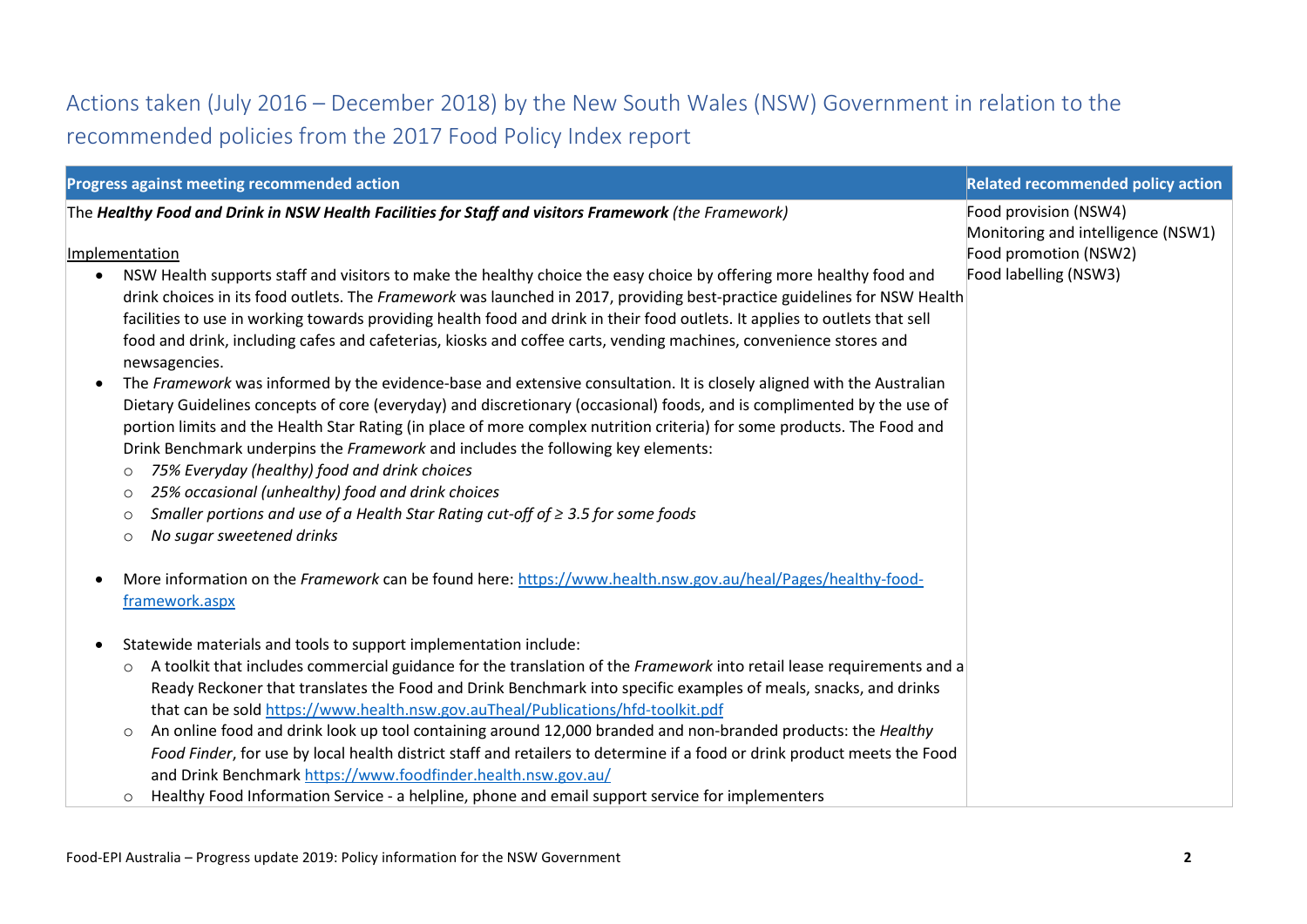| Training for health promotion officers, property managers and nutrition/dietetic staff in implementing and<br>$\circ$<br>monitoring the Framework<br>An IT enabled monitoring and reporting tool: Population Health Intervention Management System (PHIMS-Nutrition)<br>$\circ$<br>to support implementation and evaluation                                                                                                                                                                                                                                                                                                                                                                                                                                                                                                                                                                                                                                                                                                                               |                                    |
|-----------------------------------------------------------------------------------------------------------------------------------------------------------------------------------------------------------------------------------------------------------------------------------------------------------------------------------------------------------------------------------------------------------------------------------------------------------------------------------------------------------------------------------------------------------------------------------------------------------------------------------------------------------------------------------------------------------------------------------------------------------------------------------------------------------------------------------------------------------------------------------------------------------------------------------------------------------------------------------------------------------------------------------------------------------|------------------------------------|
| Monitoring and evaluation                                                                                                                                                                                                                                                                                                                                                                                                                                                                                                                                                                                                                                                                                                                                                                                                                                                                                                                                                                                                                                 |                                    |
| A comprehensive evaluation framework has been established in accordance with the NSW Government Program<br>Evaluation Guidelines. The Framework evaluation is a comprehensive two-year program of work that includes the<br>assessment of policy development, implementation process and impact.                                                                                                                                                                                                                                                                                                                                                                                                                                                                                                                                                                                                                                                                                                                                                          |                                    |
| To monitor implementation, a state-wide IT system has been developed for NSW Health facilities providing an easy to<br>use and standardised approach for local health districts to monitor and report on progress.<br>Monitoring is undertaken against the achievement of a set of key practices which are illustrative of the Food and<br>$\circ$<br>Drink Benchmark four focus areas: availability, product quality, product size and marketing.<br>NSW Health facilities monitor and report on implementation in their food outlets at least once a year to enable<br>$\circ$<br>statewide reporting.<br>As of August 2018, 99 per cent of food outlets had removed sugar-sweetened drinks with no nutritional value<br>$\circ$<br>from sale.                                                                                                                                                                                                                                                                                                          |                                    |
| The revised NSW Healthy School Canteen Strategy                                                                                                                                                                                                                                                                                                                                                                                                                                                                                                                                                                                                                                                                                                                                                                                                                                                                                                                                                                                                           | Monitoring and intelligence (NSW1) |
| The Strategy was launched in 2017 and was informed by a comprehensive evidence report and a consultation process. It<br>is closely aligned with the Australian Dietary Guidelines concepts of core (everyday) and discretionary (occasional) foods,<br>and is complimented by the use of portion limits and the Health Star Rating (in place of more complex nutrition criteria)<br>for some foods and drinks.<br>All NSW government primary and secondary school canteens are required to meet the Strategy by the end of 2019. The<br>NSW Government is working closely with the Association of Independent Schools and Catholic Schools NSW, which are<br>strongly encouraging their schools to achieve the Strategy.<br>Extensive support mechanisms (available to both government and Independent/Catholic schools) are in place to achieve<br>this including:<br>A NSW Menu Check Service to provide free menu assessments and recommendations for schools to achieve the<br>$\circ$<br>Strategy.<br>o A telephone Secondary School Support Service | Food provision (NSW5)              |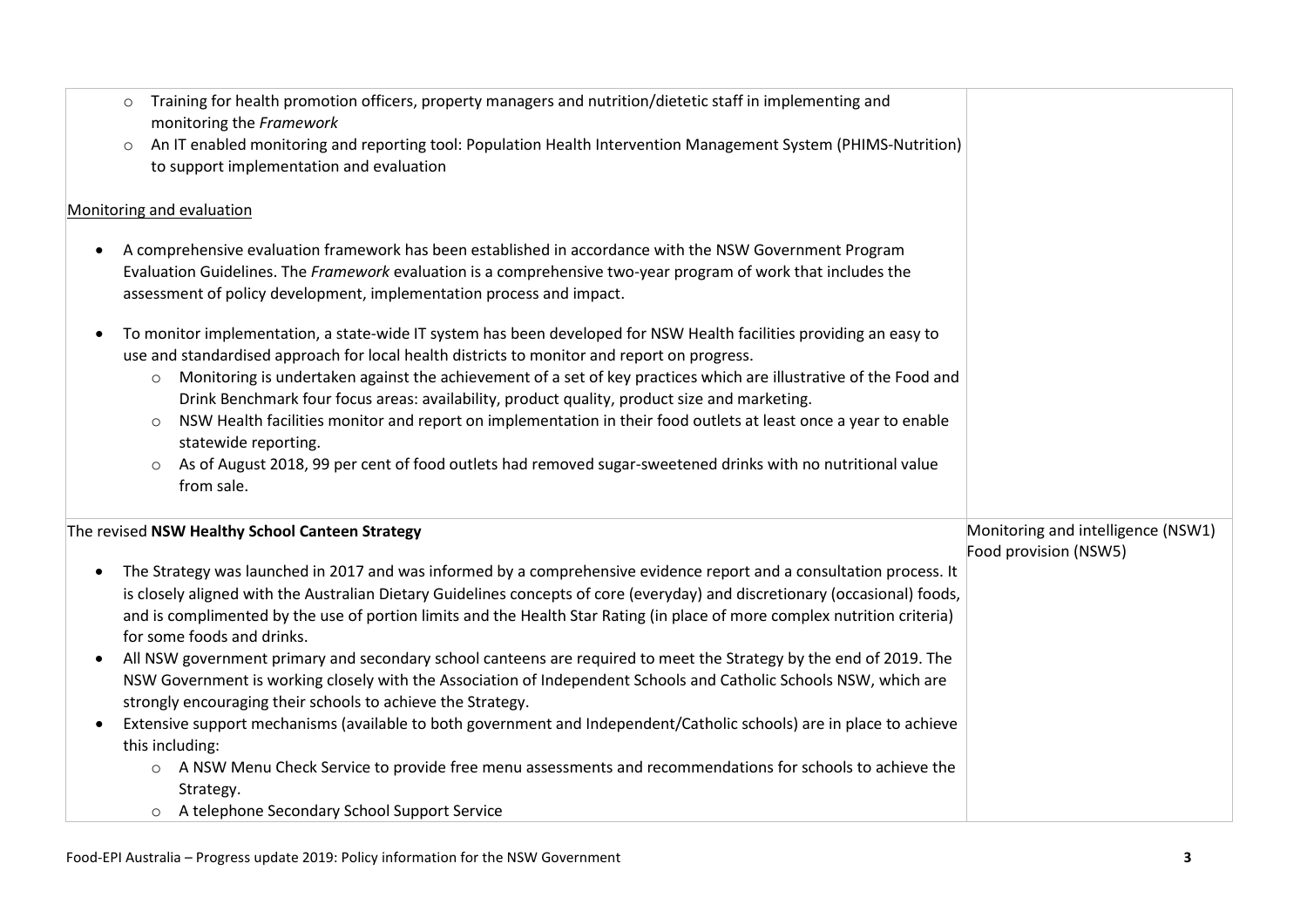| A Primary School support network, via the Health promotion teams in local health districts<br>$\circ$<br>NSW Health partnership with non-government organisation, Healthy Kids Association, to deliver resources and<br>$\circ$<br>training for canteen managers, food industry and Local Health District health promotion officers.<br>An online program called 10 Steps to a Healthy Canteen that provides practical advice for canteen managers<br>seeking guidance on becoming a healthy canteen.<br>A Healthy School Canteens website that houses information on the Healthy School Canteen Strategy for a range<br>$\circ$<br>of audiences including canteen managers, principals and parents. https://healthyschoolcanteens.nsw.gov.au/<br>An online food and drink look up tool containing around 12,000 branded and non-branded products, the Healthy<br>$\circ$<br>Food Finder, for use by local teams and retailers to determine if a food or drink product meets the Strategy.        |                                              |
|---------------------------------------------------------------------------------------------------------------------------------------------------------------------------------------------------------------------------------------------------------------------------------------------------------------------------------------------------------------------------------------------------------------------------------------------------------------------------------------------------------------------------------------------------------------------------------------------------------------------------------------------------------------------------------------------------------------------------------------------------------------------------------------------------------------------------------------------------------------------------------------------------------------------------------------------------------------------------------------------------|----------------------------------------------|
| https://www.foodfinder.health.nsw.gov.au/                                                                                                                                                                                                                                                                                                                                                                                                                                                                                                                                                                                                                                                                                                                                                                                                                                                                                                                                                         |                                              |
| <b>Sport and Recreation</b><br>The NSW Office of Sport has committed to implementing the same approach at the NSW Healthy School Canteen Strategy in<br>their 11 Sport and Recreation Centres. This work is progressing.                                                                                                                                                                                                                                                                                                                                                                                                                                                                                                                                                                                                                                                                                                                                                                          | Food provision (NSW4)<br>Food retail (NSW10) |
| The Finish with the Right Stuff program is funded by the NSW Ministry of Health under the NSW Healthy Children Initiative and<br>managed by the NSW Office for Preventive Health. The Program http://www.rightstuff.health.nsw.gov.au/aims to:<br>Encourage children aged 5 to 16 to consume water as a drink of choice, rather than sweetened drinks, while<br>$\bullet$<br>participating in community-based sports<br>Encourage community based sport clubs to provide and promote healthy food and drink items at their canteen.<br>The program is in its fourth sports season and has clubs participating from both summer and winter sports. Over the last 24<br>months, the program has recruited 300 clubs and associations of which 262 have healthy food items and offer water as a drink of<br>choice.<br>Recruited clubs are from 16 different sporting codes, across 88 Local Government Areas and 15 Local Health Districts<br>$\bullet$<br>including 71 per cent from regional NSW. |                                              |
| Get Healthy at Work registered businesses have now developed a Workplace Health Program Action Plan targeting Healthy<br>Eating.                                                                                                                                                                                                                                                                                                                                                                                                                                                                                                                                                                                                                                                                                                                                                                                                                                                                  | Food provision (NSW11)                       |
| Resources have also been updated to align with the Healthy Food and Drink in NSW Health Facilities for Staff and Visitors<br>resources and incorporate the Health Star Rating system - to ensure a consistent approach across NSW settings.                                                                                                                                                                                                                                                                                                                                                                                                                                                                                                                                                                                                                                                                                                                                                       |                                              |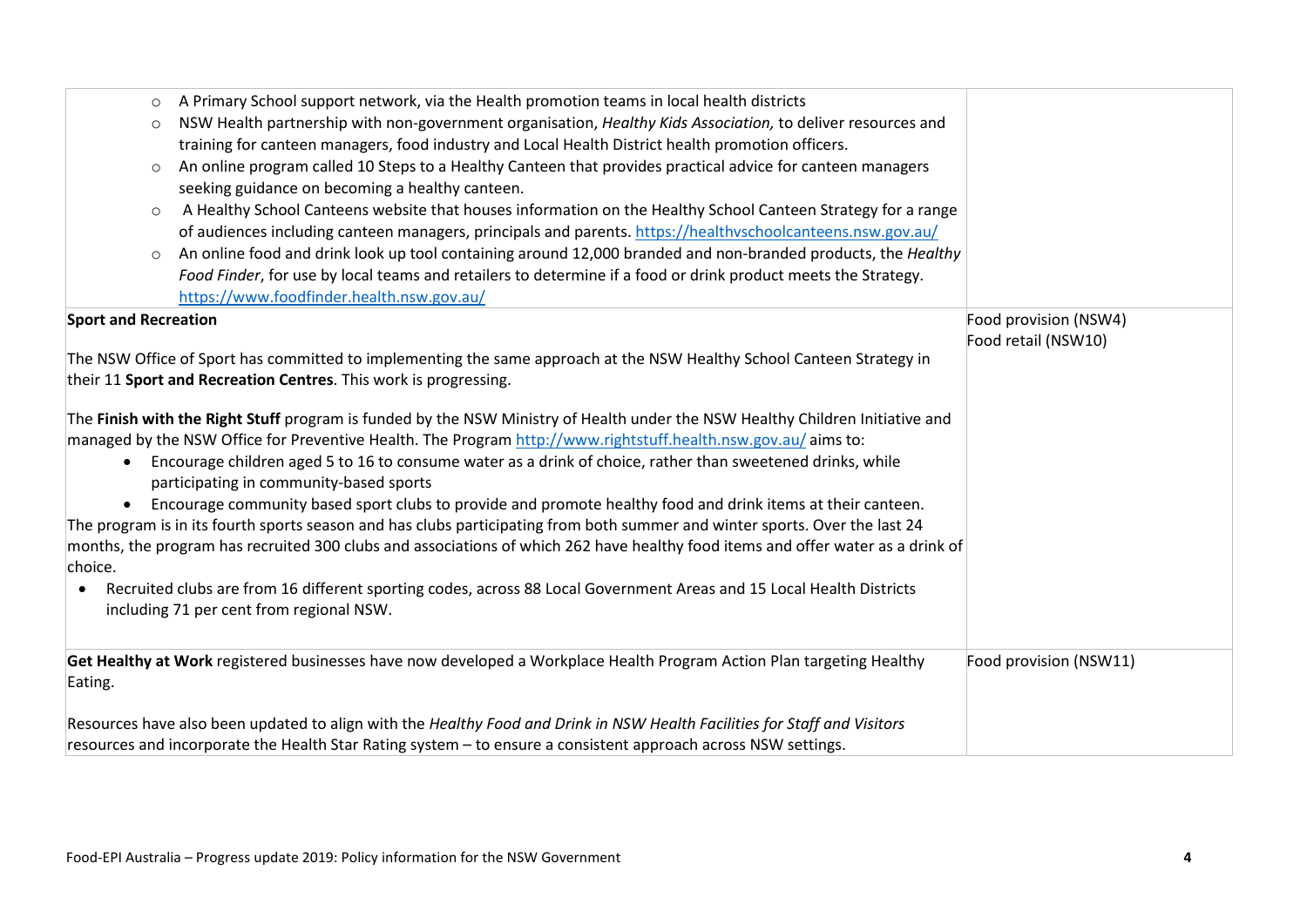| <b>Menu labelling</b>                                                                                                                                                                                                                                                                                                                                                                                                                                                                                                                                                                                                                                                                                                                                                                                                                                                                                                                                                                                                  | Food labelling (NSW3)              |
|------------------------------------------------------------------------------------------------------------------------------------------------------------------------------------------------------------------------------------------------------------------------------------------------------------------------------------------------------------------------------------------------------------------------------------------------------------------------------------------------------------------------------------------------------------------------------------------------------------------------------------------------------------------------------------------------------------------------------------------------------------------------------------------------------------------------------------------------------------------------------------------------------------------------------------------------------------------------------------------------------------------------|------------------------------------|
| NSW Health continues to work with other jurisdictions implementing menu-labelling legislation to progress a uniform approach.<br>NSW has been instrumental in the work led by the COAG Health Council that includes actions to enhance and better align menu<br>labelling approaches across jurisdictions.                                                                                                                                                                                                                                                                                                                                                                                                                                                                                                                                                                                                                                                                                                             |                                    |
| <b>Health Star Rating</b>                                                                                                                                                                                                                                                                                                                                                                                                                                                                                                                                                                                                                                                                                                                                                                                                                                                                                                                                                                                              |                                    |
| NSW is the first jurisdiction to incorporate the Health Star Rating (HSW) front-of-pack labelling system into policies and<br>programs. The HSR is a component of healthy food provisions policies in school canteens and health facilities. An evidence-based<br>cut-off of 3.5 stars is used to make it easy for implementers to find healthy options of some foods (and replaces the need to look<br>at nutrition information in the Nutrition Information Panel). Use of the HSR also ensures a consistent approach in the market and<br>for consumers who operate in multiple settings including supermarkets, schools and health facilities. The Healthy Food Finder<br>tool enables implementers of these policies to look up foods and drinks that meet the policies and includes HSR information for<br>around 12,000 products. https://www.foodfinclerhealth.nsw.gov.au                                                                                                                                      |                                    |
| <b>Healthy built environment</b>                                                                                                                                                                                                                                                                                                                                                                                                                                                                                                                                                                                                                                                                                                                                                                                                                                                                                                                                                                                       | Food retail (NSW6)                 |
| Most regional plans in NSW recognise the need to protect important agricultural land from land use conflict to help keep<br>$\bullet$<br>fresh food available locally. http://www.planning.nsw.gov.au/plans-for-your-area/regional-plans<br>The Regional Plan for Sydney: A Metropolis of Three Cities and the five district plans across greater Sydney include a<br>$\bullet$<br>strategy and actions to promote local access to healthy fresh food and to support local fresh food production.<br>https://www.greatersydney/metropolis-of-three-cities                                                                                                                                                                                                                                                                                                                                                                                                                                                              |                                    |
| Routine height and weight measurement                                                                                                                                                                                                                                                                                                                                                                                                                                                                                                                                                                                                                                                                                                                                                                                                                                                                                                                                                                                  | Monitoring and intelligence (NSW8) |
| NSW Health is implementing best-practice routine height and weight measures for all children (0-17 years) who attend a<br>$\bullet$<br>NSW health facility (including oral health clinics). This initiative will improve routine growth monitoring of all children and<br>the identification and management of children above a healthy weight. This initiative is supported by:<br>Growth Assessment in Children and Weight Status Assessment in Adults guideline and the Nutrition Care Policy Directive<br>$\bullet$<br>Performance Measure in Local Health District Service Performance Agreements<br>$\bullet$<br>eMR data extracts<br>$\bullet$<br>Information and training<br>$\bullet$<br>Website (Healthy Kids for Professionals)<br>$\bullet$<br>The international evidence on the effectiveness of measuring children's height and weight in education settings is not<br>$\bullet$<br>strong and for this reason, NSW Health is focused on routine growth assessment in health settings. NSW proposed this |                                    |

Food-EPI Australia – Progress update 2019: Policy information for the NSW Government **5**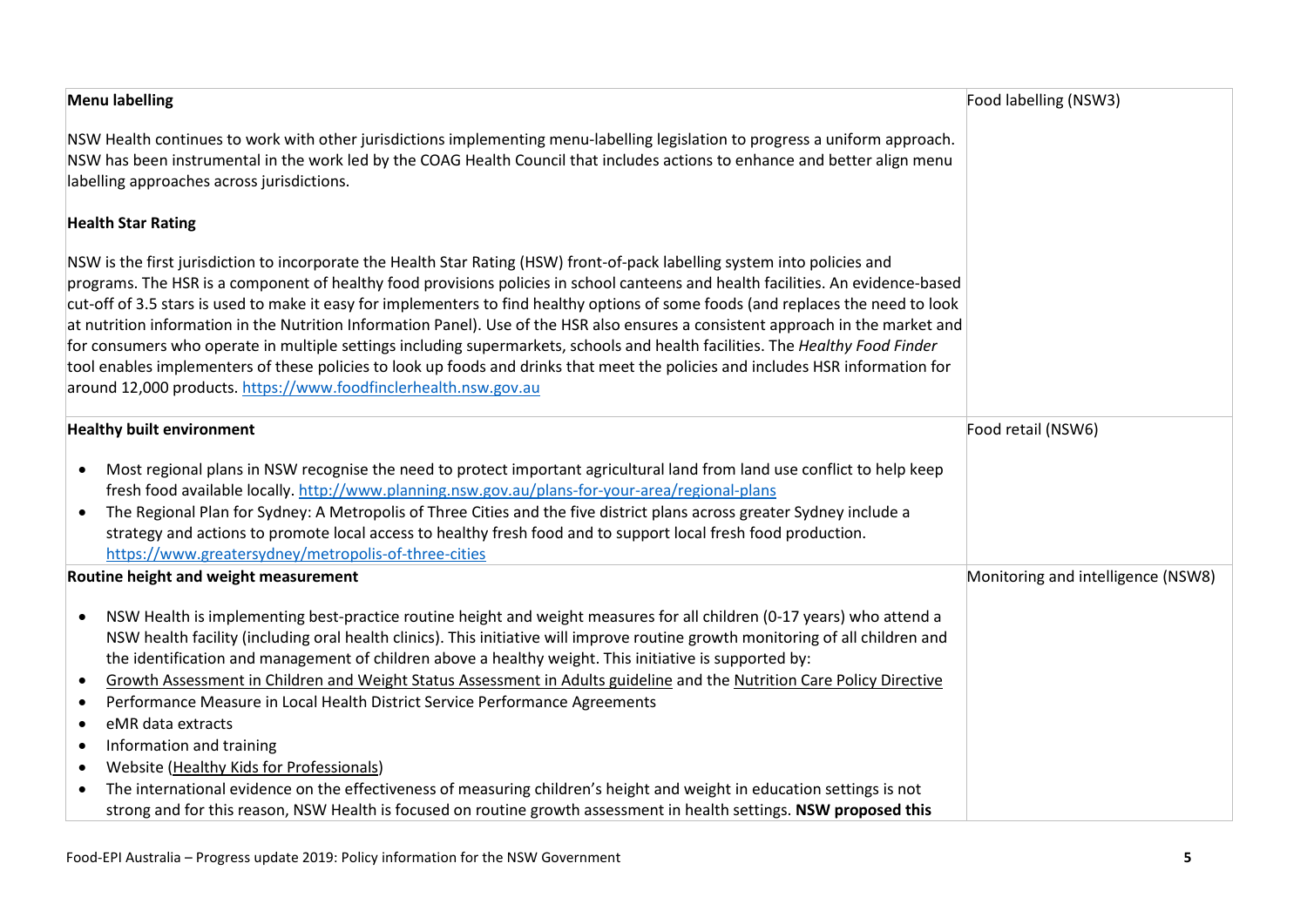| model of measuring children's height and weight in health settings as an alternative best-practice benchmark for this<br>area of work. More detailed information on this approach is available.<br>NSW Health also conducts an annual population telephone survey which provides self-reported height, weights and risk<br>factor data. |
|-----------------------------------------------------------------------------------------------------------------------------------------------------------------------------------------------------------------------------------------------------------------------------------------------------------------------------------------|
| The NSW Office of Preventive Health, funded by the NSW Ministry of Health, provides a state-wide service focussed on reducing Funding and resources (NSW7)                                                                                                                                                                              |
| lifestyle related risk factors that can result in chronic disease. The objectives of the NSW Office of Preventive Health are to:                                                                                                                                                                                                        |
| Manage the planning, implementation, support and evaluation of priority state-wide preventive health programs;                                                                                                                                                                                                                          |
| Report on outcomes of NSW priority-funded preventive health programs, including economic analysis;                                                                                                                                                                                                                                      |
| Facilitate preventive health research and knowledge translation into policy and practice;                                                                                                                                                                                                                                               |
| Support the NSW local health district-based health promotion workforce to deliver key state-wide preventive health                                                                                                                                                                                                                      |
| programs; and                                                                                                                                                                                                                                                                                                                           |
| Provide high level evidence-based advice to the Ministry of Health on matters relating to delivery of preventive<br>health programs and strategies.                                                                                                                                                                                     |